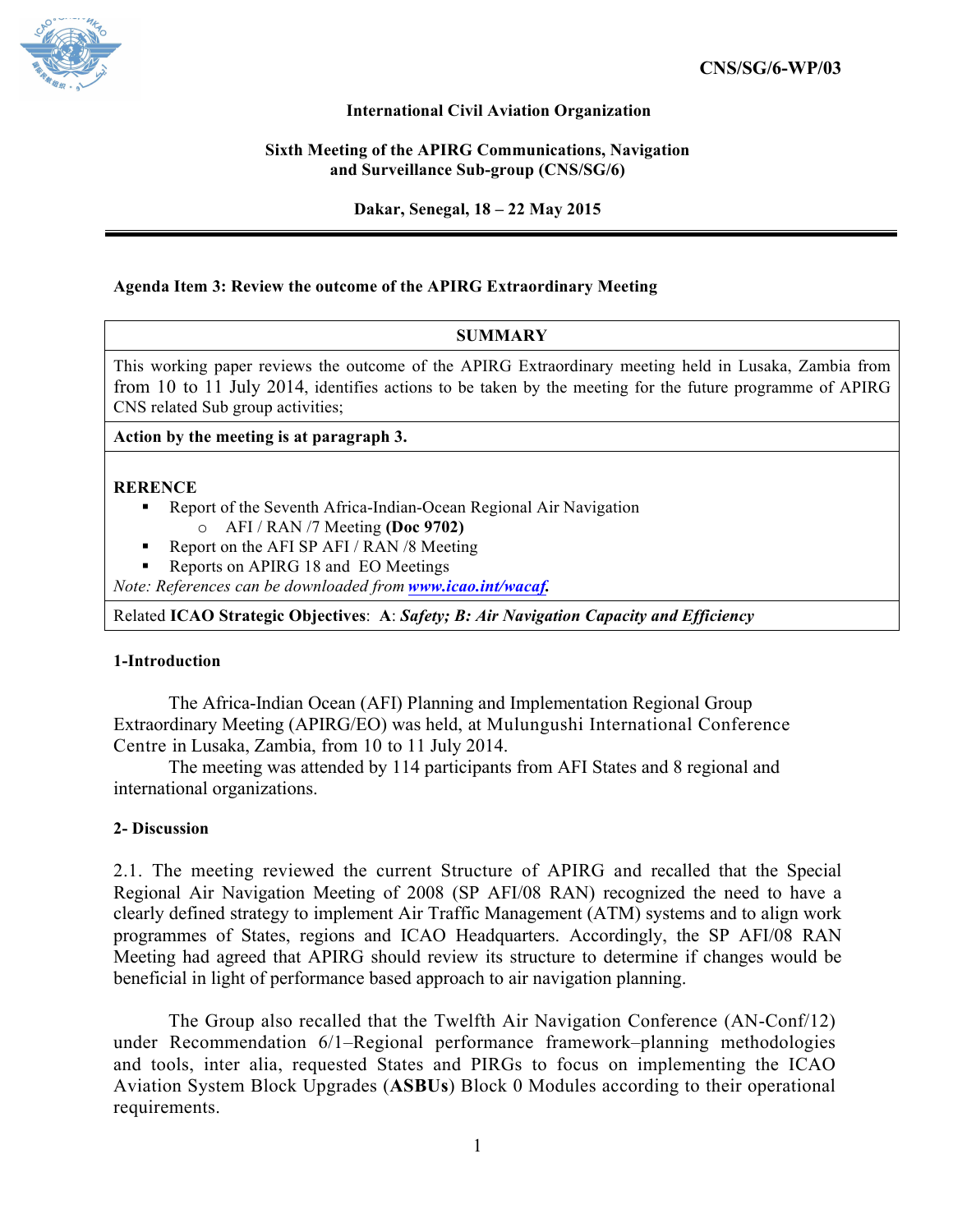

In this regard, the APIRG/19 Meeting agreed that, within the ASBU framework, due consideration should be given to planning, implementation, monitoring and reporting aspects and furthermore, project management principles should be applied by the APIRG and contributory bodies for ASBUs, as necessary.

Accordingly the APIRG/19 Meeting had agreed on Decision 19/48: *Re-organization of APIRG* and APIR EO noted that in reviewing the report of the APIRG/19 and RASG-AFI/2 meetings, the Air Navigation Commission (AN-WP/8820, 17/2/2014) welcomed the adoption by APIRG of the Fourth Edition of the GANP within its work programme, as well as its decision to consider a project based work programme when reviewing its organizational structure.

2.2 The Secretariat presented to the meeting two reorganization options based on the four Performance Improvement Areas (PIAs) of the ICAO Aviation System Block Upgrades (**ASBUs**) methodology.

The group discussed the merits in the options presented by the Secretariat, particularly issues relating to the achievement of synergies and harmonization of work volumes between the Sub-Groups that would be established. In this regard the Group agreed on the following:

a) **APIRG Projects Coordination Committee (APCC)** – establishment of the APCC to undertake tasks that have hitherto been an increasing challenge. These include reducing the volume of material for consideration by APIRG meetings to manageable levels, carrying out certain tasks in between the APIRG meetings in order to facilitate continuity and efficiency in implementation, and supporting the required coordination between APIRG and RASG-AFI. The APCC will be composed of elected Chairperson and Vice-chairpersons, the Secretary of APIRG, elected Officials from Sub-groups States and Secretaries of the Sub-Groups.

- b) **Sub-Groups of APIRG –** The Group discussed two options of the establishment of Sub-Groups, as well and various combination thereof. It was noted that historically, while there had been varying degrees of consolidation from time, the APIRG Sub-Groups had predominantly been focused on areas of air navigation. However, the Group recognized the impact of the Fourth Edition of the GANP, in particular the ASBUs methodology therein, the need to reduce costs of activities within the framework of APIRG, as well as adoption of the project management approach. The Group agreed on the following two Sub-Groups:
	- § **Airspace and Aerodrome Operations Sub-Group (AAO/SG).** Establishment of this Sub-Group recognizes the absolute necessity for effective coordination between various areas of ANS and AGA, with particular respect to the ASBUs Performance Improvement Area (PIA) 1 (Airport Operations), PIA 3 (Optimum Capacity and Flexible Routes), PIA 4 (Efficient Flight Paths).
	- § **Infrastructure and Information Management Sub-Group (IIM/SG).** Establishment of this Sub-Group focuses on implementation in the context of PIA 2 (**Globally Interoperable Systems and Data**) and focuses on the role of digital processing and management of aeronautical information, meteorological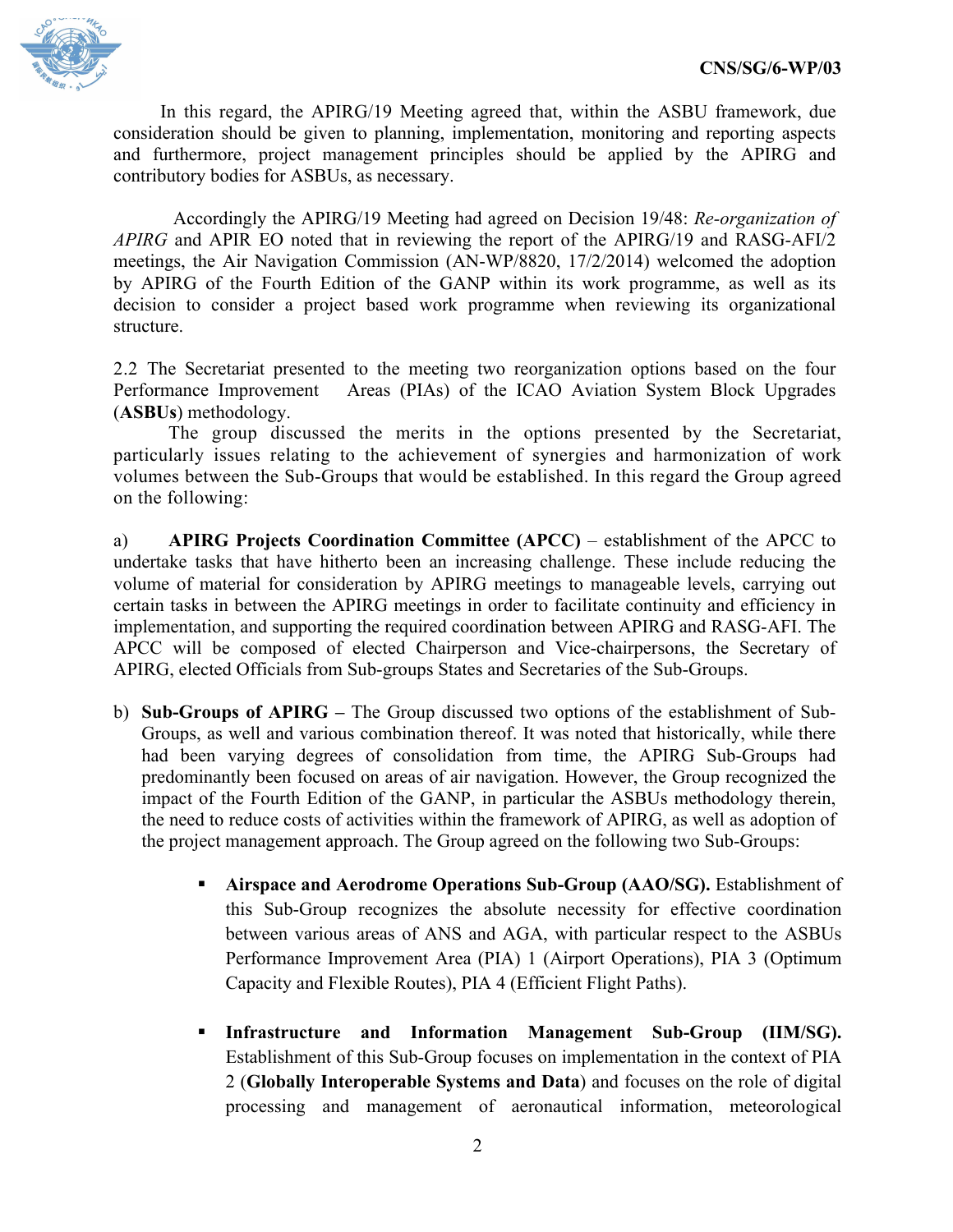

information and the data link communications in support of the provision of air traffic services (ATS). In addition, this grouping is in alignment with the Technology Roadmaps in the GANP (Doc 9750).

§ **AFI Traffic Forecasting Group (AFI TFG)** – The Group noted that the AFI TFG had a facilitative role to the primary work of APIRG and that its functions are subject to coordination between ICAO Headquarters and the AFI Regional Offices. In this respect the meeting agreed to retain the AFI TFG.

The APIRG new proposed structure is presented at **Appendix** to this working paper.

2.3 The Group agreed that with the envisaged functions of APIRG under the adopted project management approach, there would no longer be a requirement for "**standing**" structural bodies below the Sub-Groups. In this regard, in order to carry out the work of the Sub-Groups, 'projects' will be identified by the Group, to be executed by '**teams'** of experts and Champions reporting to the Sub-Groups. Project Teams shall elect from among them, Project Team Coordinators (**PTCs**) who shall facilitate and coordinate the activities including deliberations of the Project Teams and report to the Sub-Groups. Each Project Team will be supported by a Facilitator designated by the Secretary of APIRG from among members of the ICAO Secretariat. Additional members of the Secretariat may be assigned to support a Sub-Group as necessary.

The Projects will be derived from the ASBU Modules and the agreed regional performance objectives. A Project Team may carry out one or more projects. Furthermore, based on the nature of a project, the Group may decide that the team to carry it out should report to Group rather than the Sub-Group.

2.4 The Group was also mindful that consistent with GANP, where applicable, in defining the scope of projects, consideration will be given to the concept of homogeneous ATM areas or major traffic flows/routing areas as established in the GANP. In the same vein, a project involving a few FIRs may be identified in the context of addressing seamlessness of a specific area of routing.

2.5 The Group recognized that many Projects may not necessitate physical meetings, but may carry out their tasks through electronic correspondence and other media such as teleconferences. Similarly, even in those Projects where physical meeting will be necessary, more work should be carried out through electronic media, in order to reduce the costs

2.6 In order to align with and support the reorganized APIRG and its methods, pursuant to the Group's Decision 19/48, the Group concurred that the APIRG Procedural Handbook which contains methods and working procedures of the APIRG should be updated in order to effect the agreed changes and tasked the Secretariat to undertake revision of the APIRG Procedural Handbook to reflect the reorganization of APIRG and working methods as adopted by the APIRG-EO meeting, as well as other relevant changes in ICAO, and circulate the revised Handbook to APIRG Members for review and comments before the next APIRG meeting, or the